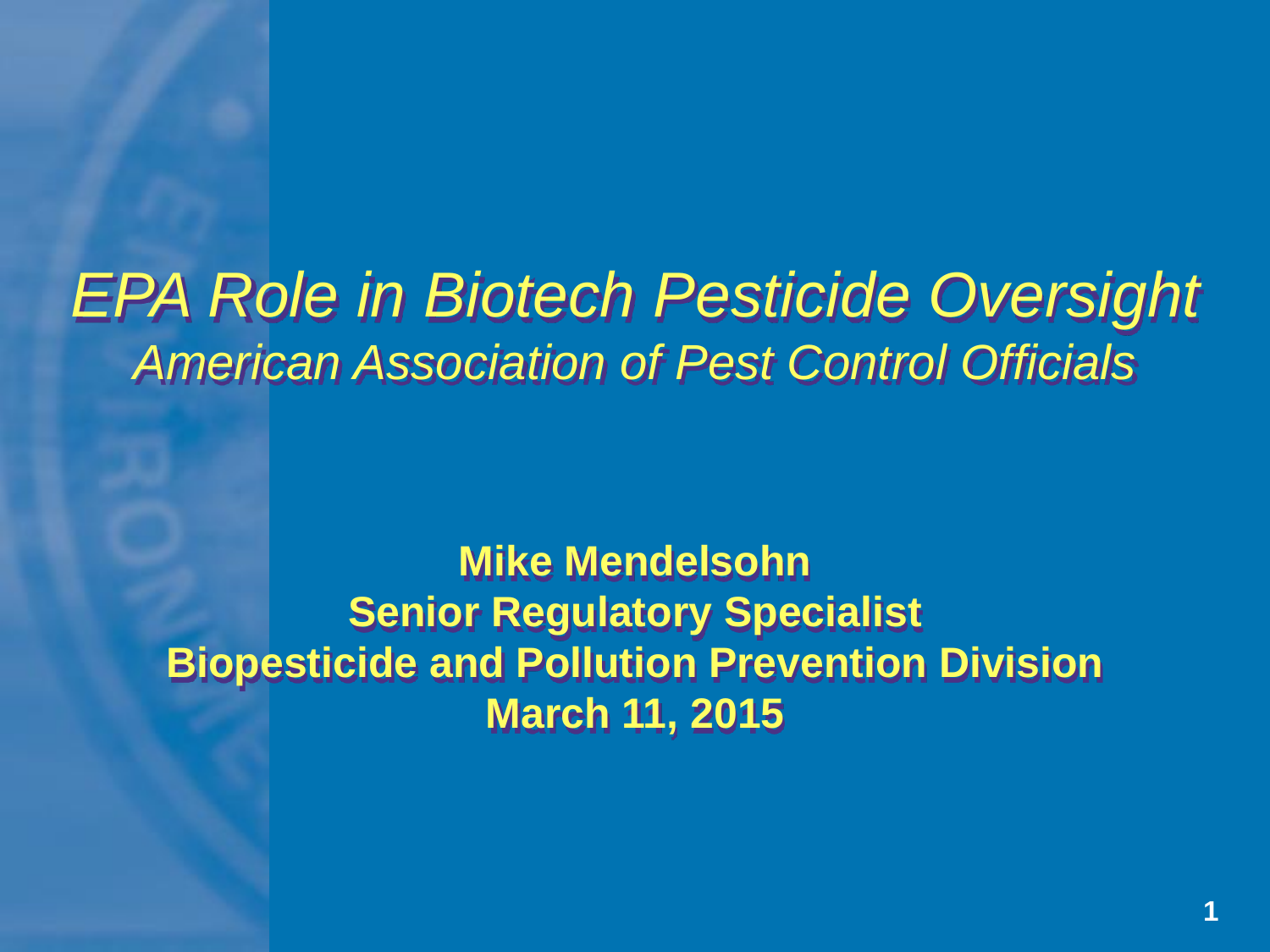### Pesticide Regulation

- Federal Insecticide, Fungicide, and Rodenticide Act (FIFRA)
- Federal Food, Drug, and Cosmetic Act (FFDCA)
- Food Quality Protection Act (FQPA)
- Pesticide Registration Improvement Act (PRIA)
- Other Statutes:
	- *Endangered Species Act*
	- *Migratory Bird Treaty Act*
	- *Clean Water Act*



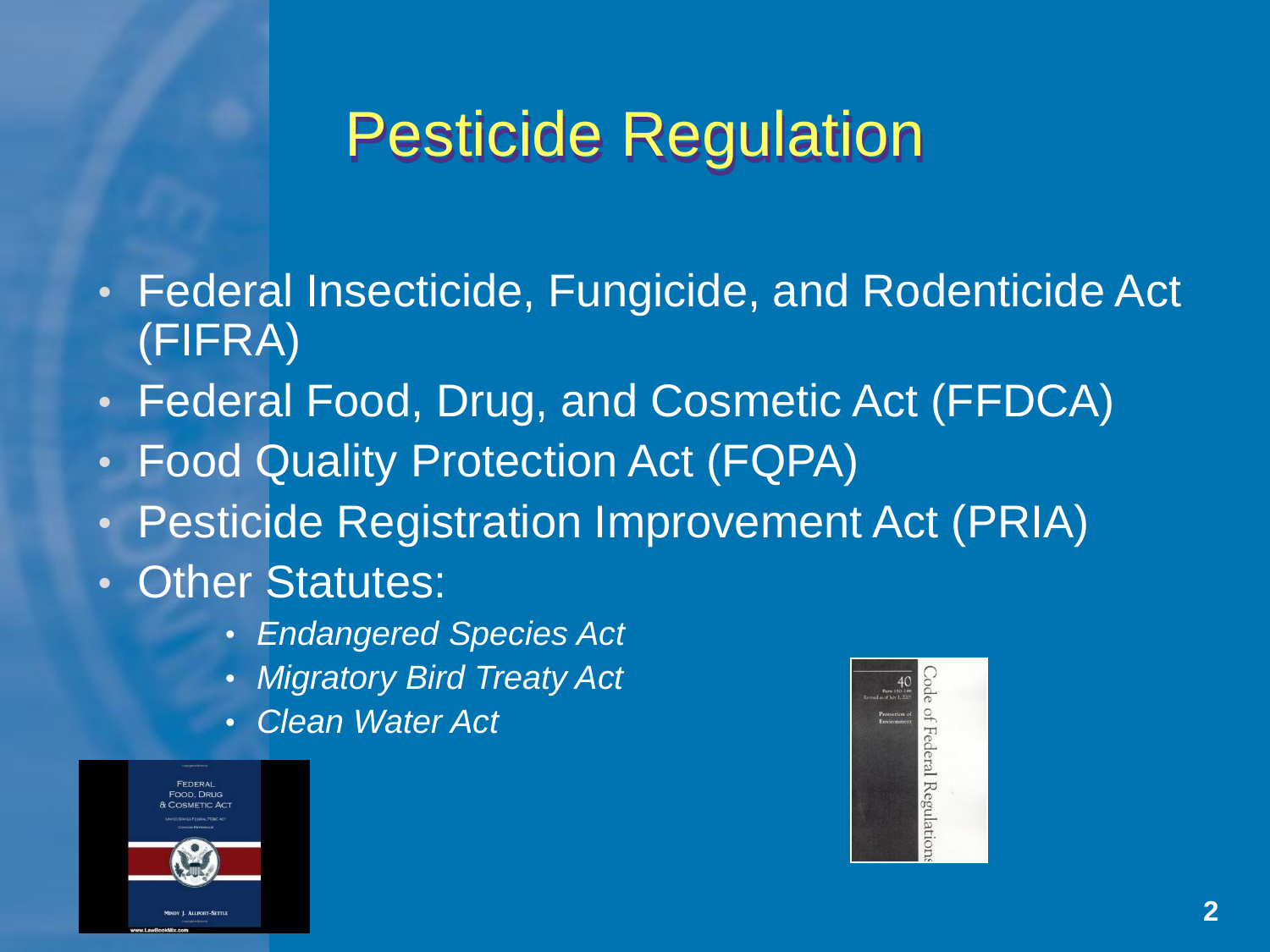### Registration of Pesticides

**FIFRA Standard -** EPA may register a pesticide if, when used in accordance with widespread and commonly recognized practice, it generally will **not cause unreasonable adverse effects on human health or the environment.**

**FFDCA Standard -** EPA may establish a tolerance or tolerance exemption if there is **a reasonable certainty that no harm** will result from residues of the pesticide in food or feed.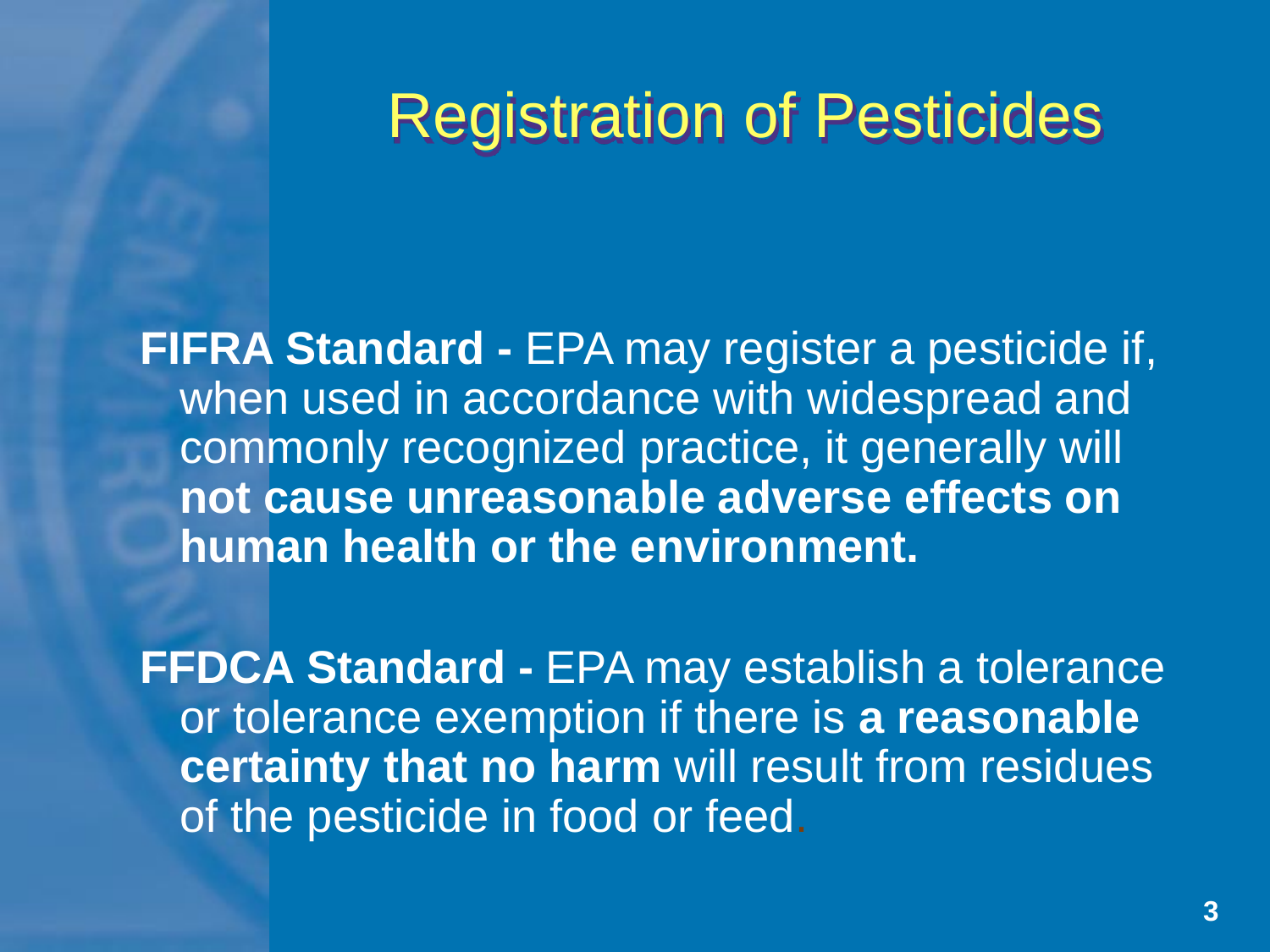### U.S. Pesticide Laws

Federal Insecticide, Fungicide, and Rodenticide Act (FIFRA) Registration of pesticides, reevaluation of older pesticides

 Field testing/experimental use of pesticides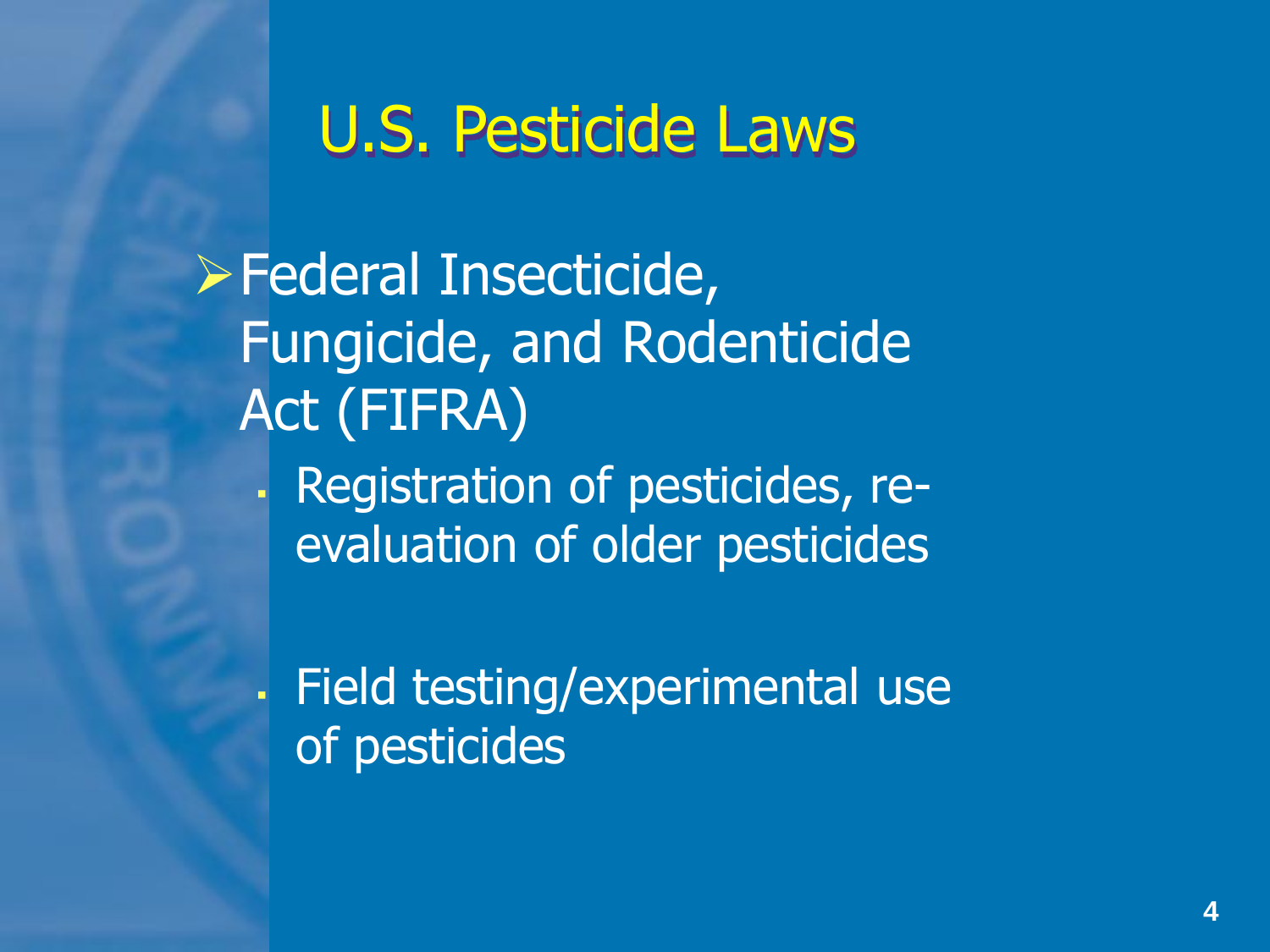#### U.S. Pesticide Laws (cont.)

**Example 7 Federal Food, Drug, and** Cosmetic Act (FFDCA)

> Establish tolerances (maximum residue limits) for pesticides on food and feed.

. Tolerances apply to both domestic and imported foods.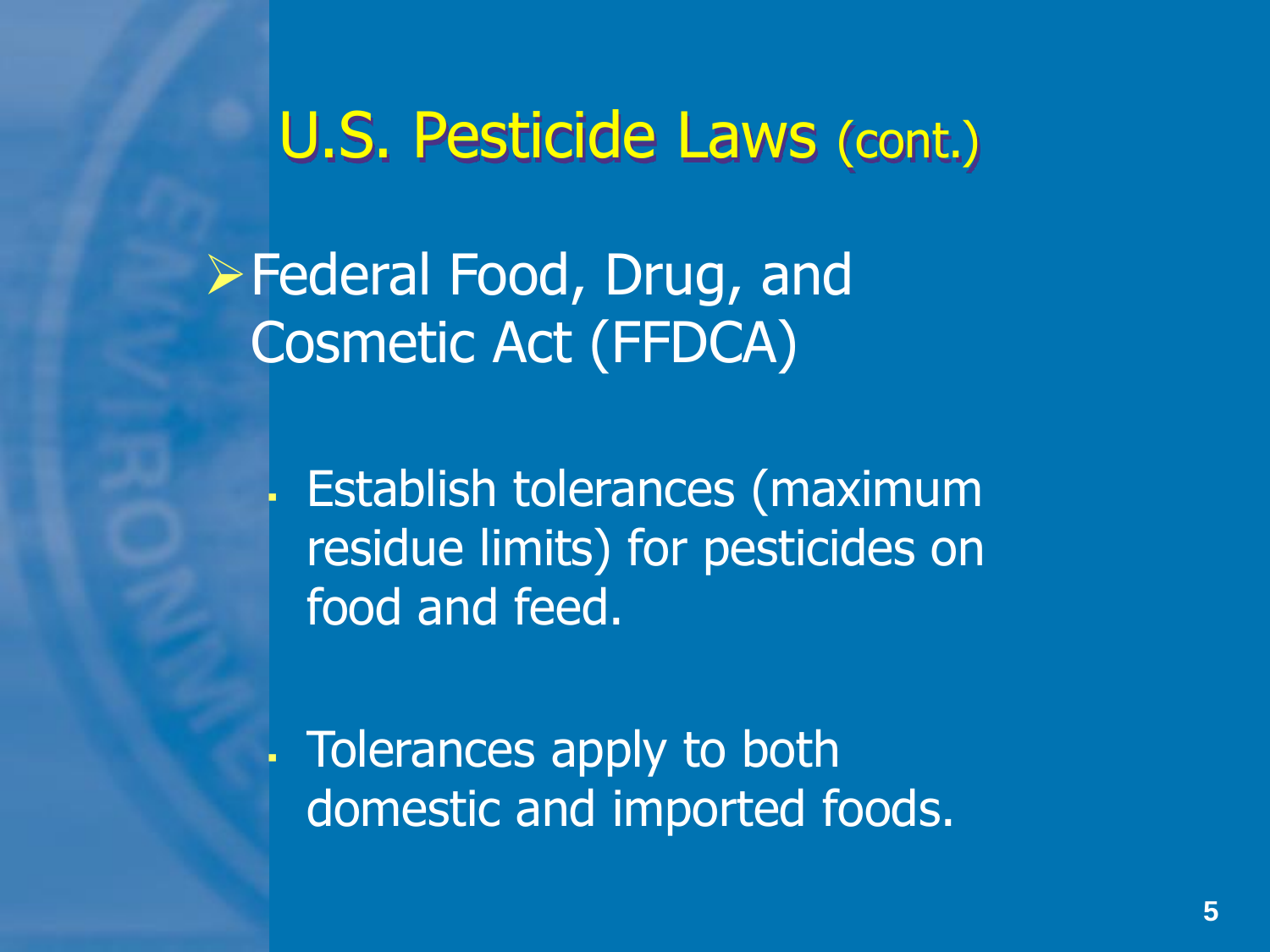### Microbial Pesticides

• Include microorganisms used as pesticides, e.g. bacteria, fungi, viruses, bacteriophages; both naturally occurring and genetically engineered.

 Pesticidal modes of action can include competition or inhibition, toxicity, use of pest as growth substrate.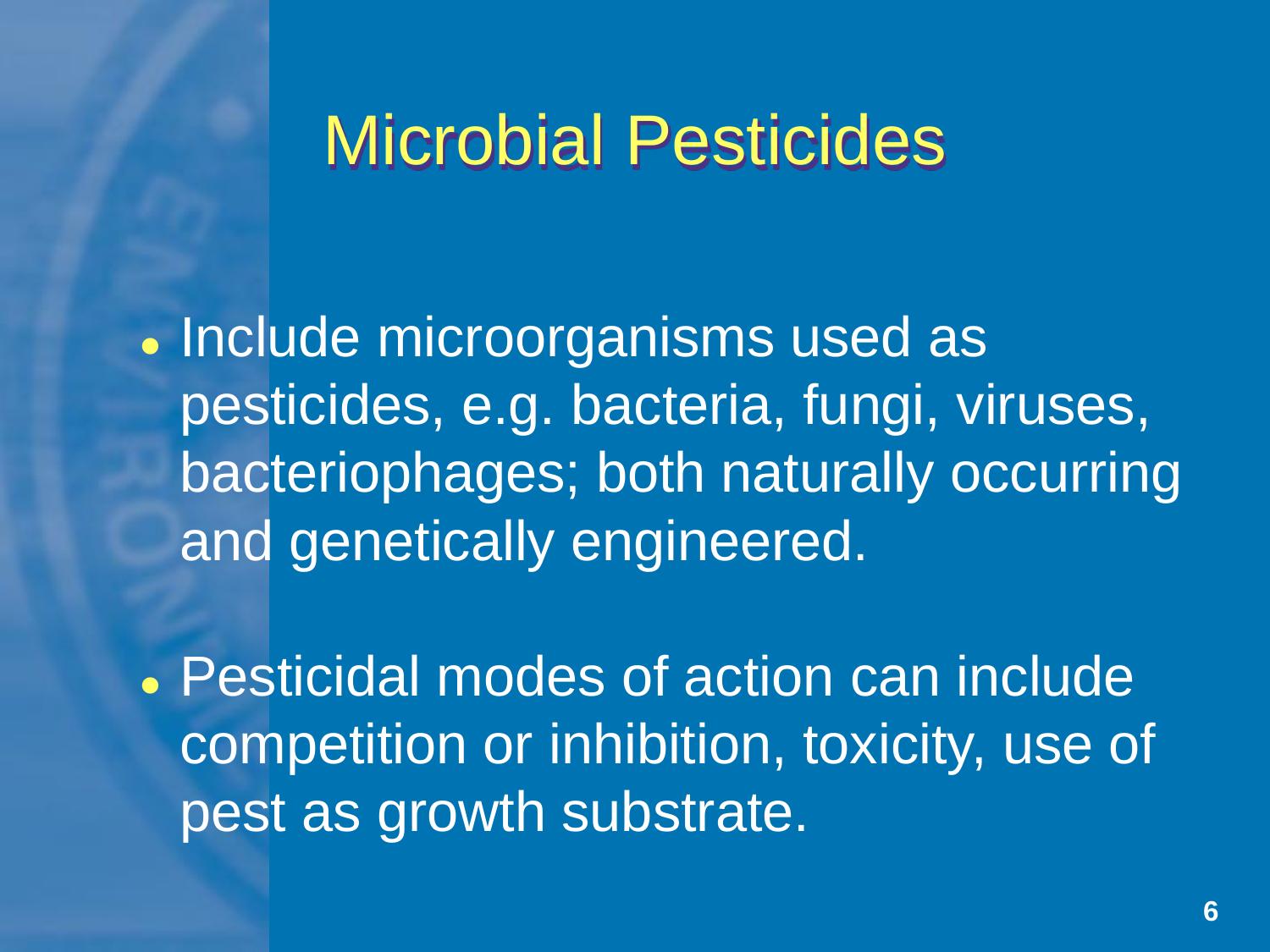Genetically Modified Microbial Pesticides

Small Scale Testing Notification Requirement

• Is an Experimental Use Permit needed for testing under 10 acres?

 40 CFR Part 172.45 – Pesticidal properties have been imparted or enhanced by the introduction of genetic material that has been deliberately modified.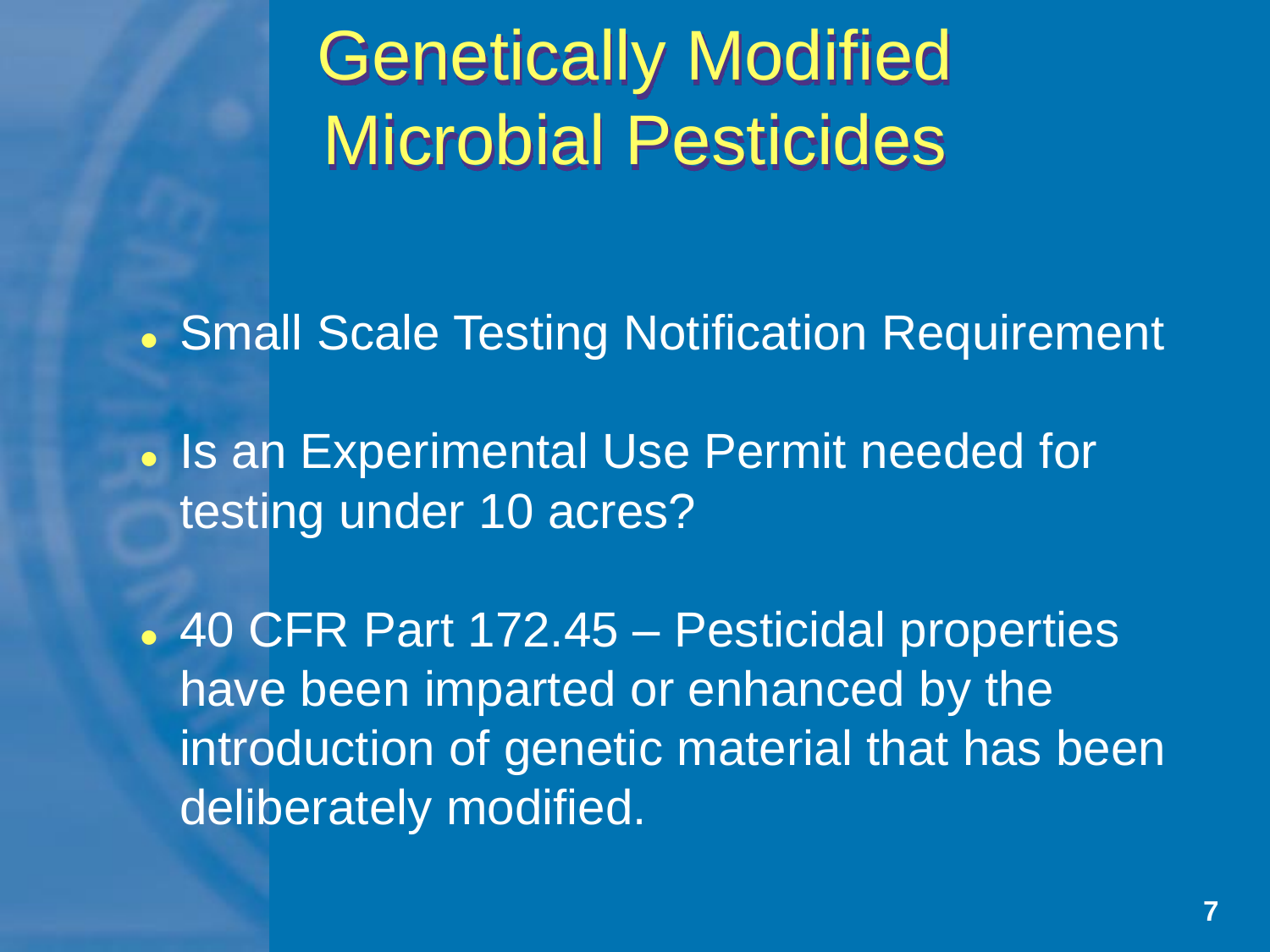## **PIPs Are Pesticides**

**Regulated under the Federal** Insecticide, Fungicide and Rodenticide Act (FIFRA) and the Federal Food, Drug, and Cosmetic Act (FFDCA)

**EPA registers, establishes** tolerances or exemptions (MRLs), issues experimental use permits, Section 24c's, etc. for PIPs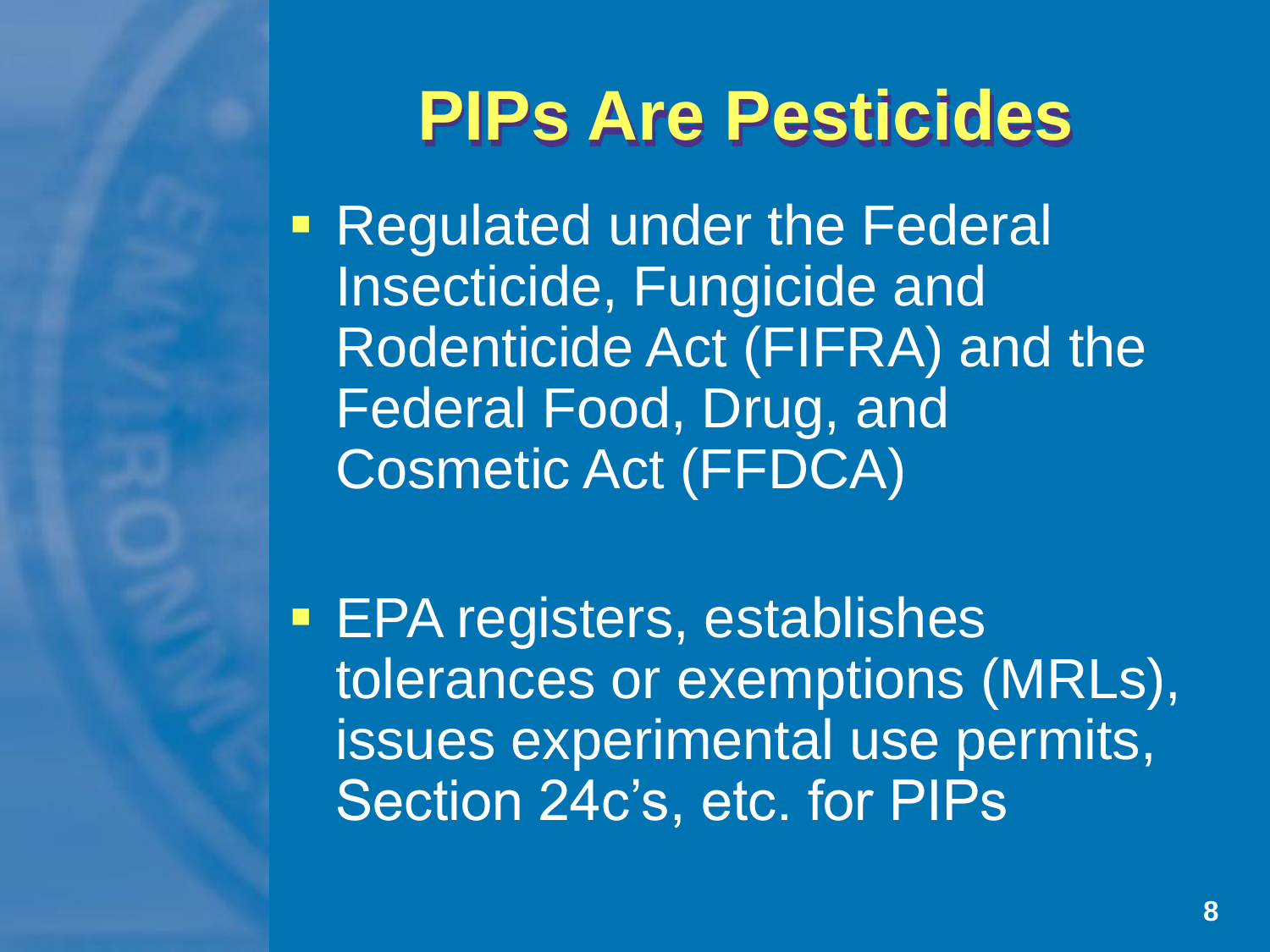## **What is a PIP?**

**A Plant Incorporated Protectant** (PIP) is a pesticidal substance, intended to be produced and used in a living plant or in the produce thereof, and the genetic material necessary for production of such pesticidal substance. Includes inerts contained in the plant or its produce. (40 CFR 152.3)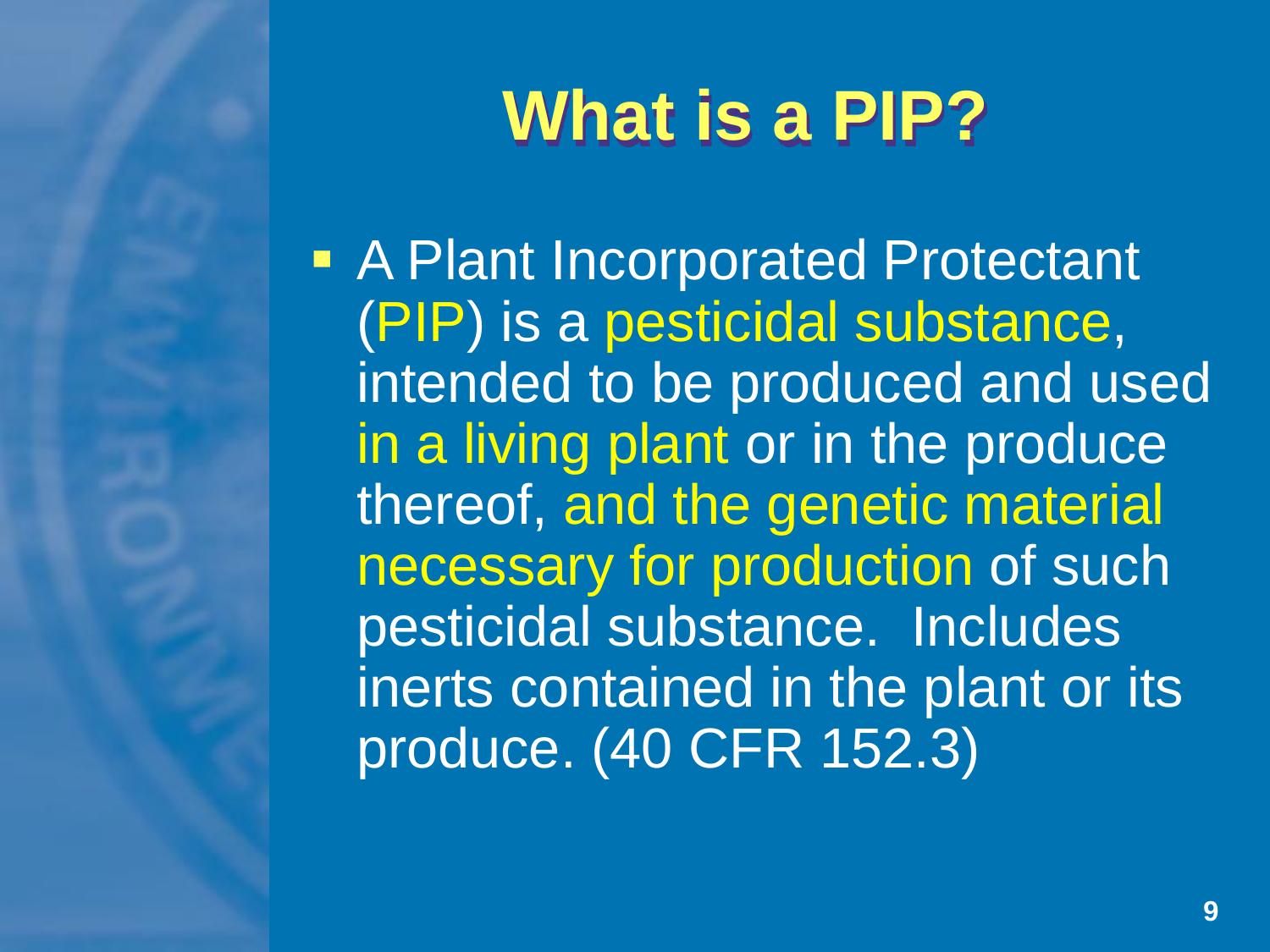# **When an Experimental Use Permit is Required for PIPs**

**Testing on a cumulative total of over** 10 acres requires an experimental use permit for pests that occur in different geographical situations, over 10 acres per pest

■ A tolerance may be needed without an EUP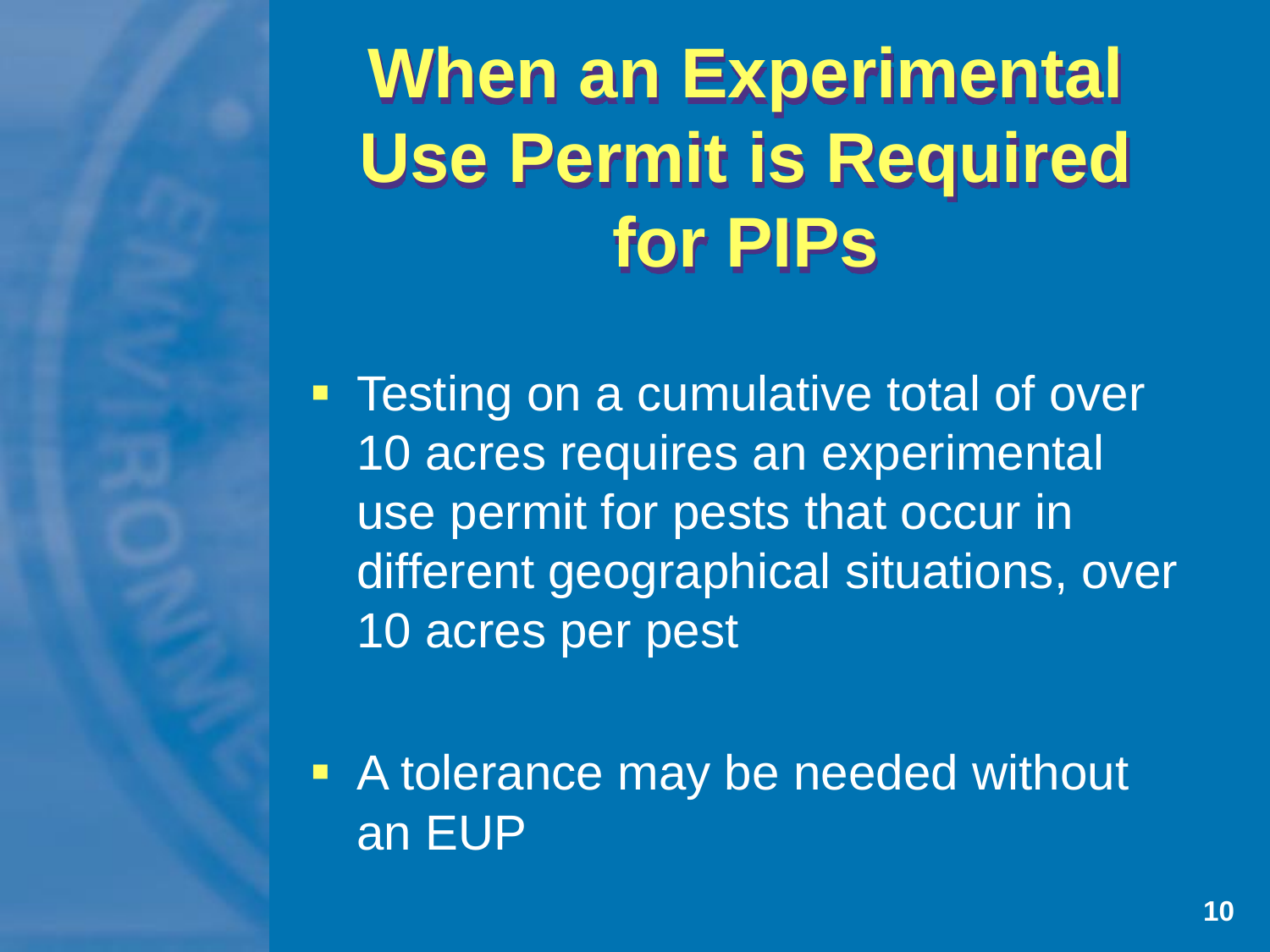## **Field Testing Containment of PIP and PIP Pollen**

**• Out-crossing of PIP pollen must be prevented** regardless of test plot size if no tolerance exemption

 Destroy crop before pollination occurs **• Bagging and detasseling corn** 

 Without a tolerance (or exemption), harvested crop must not enter commerce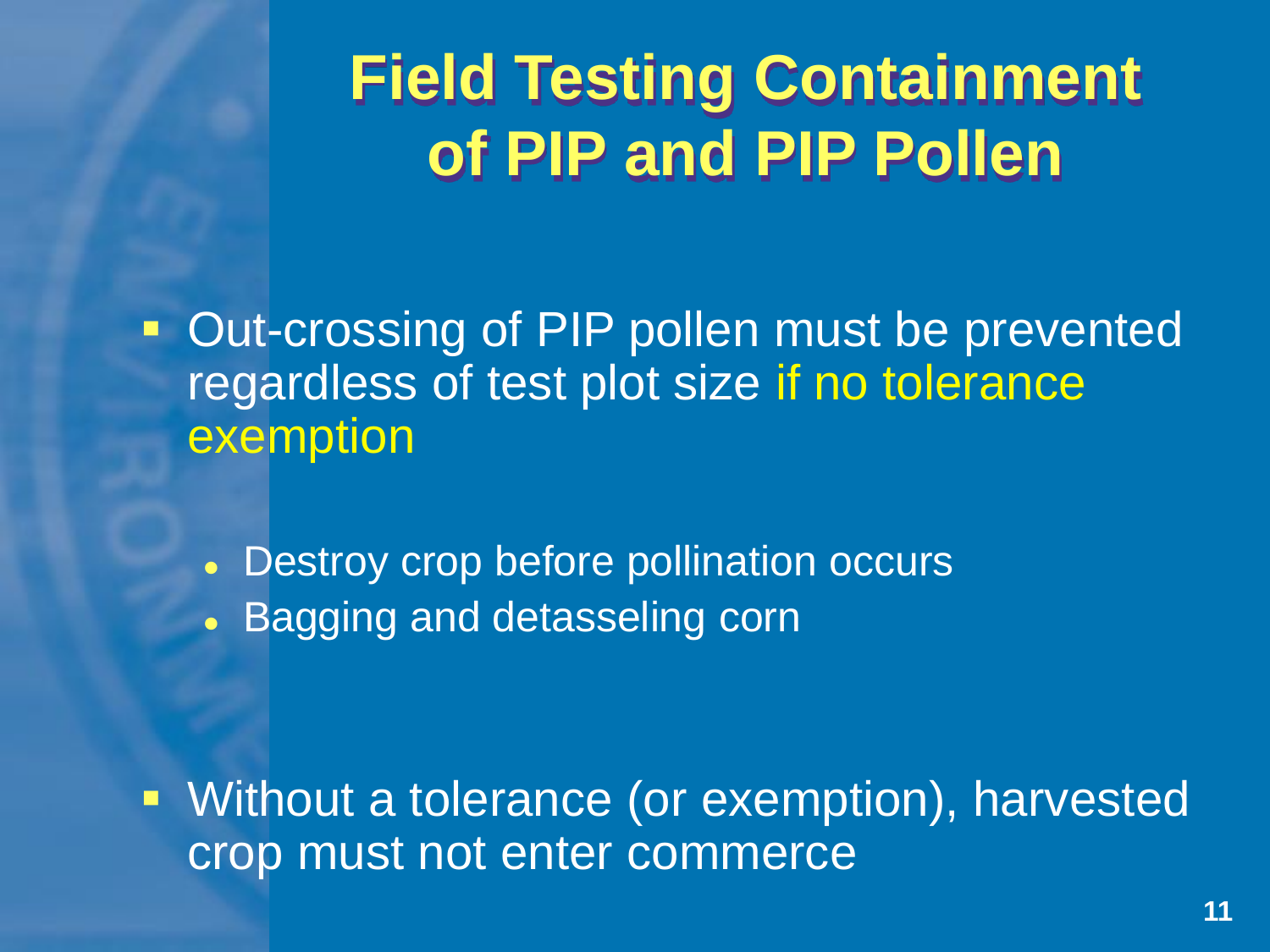## **U.S. Federal Oversight of GE Crops with Pesticidal Traits**

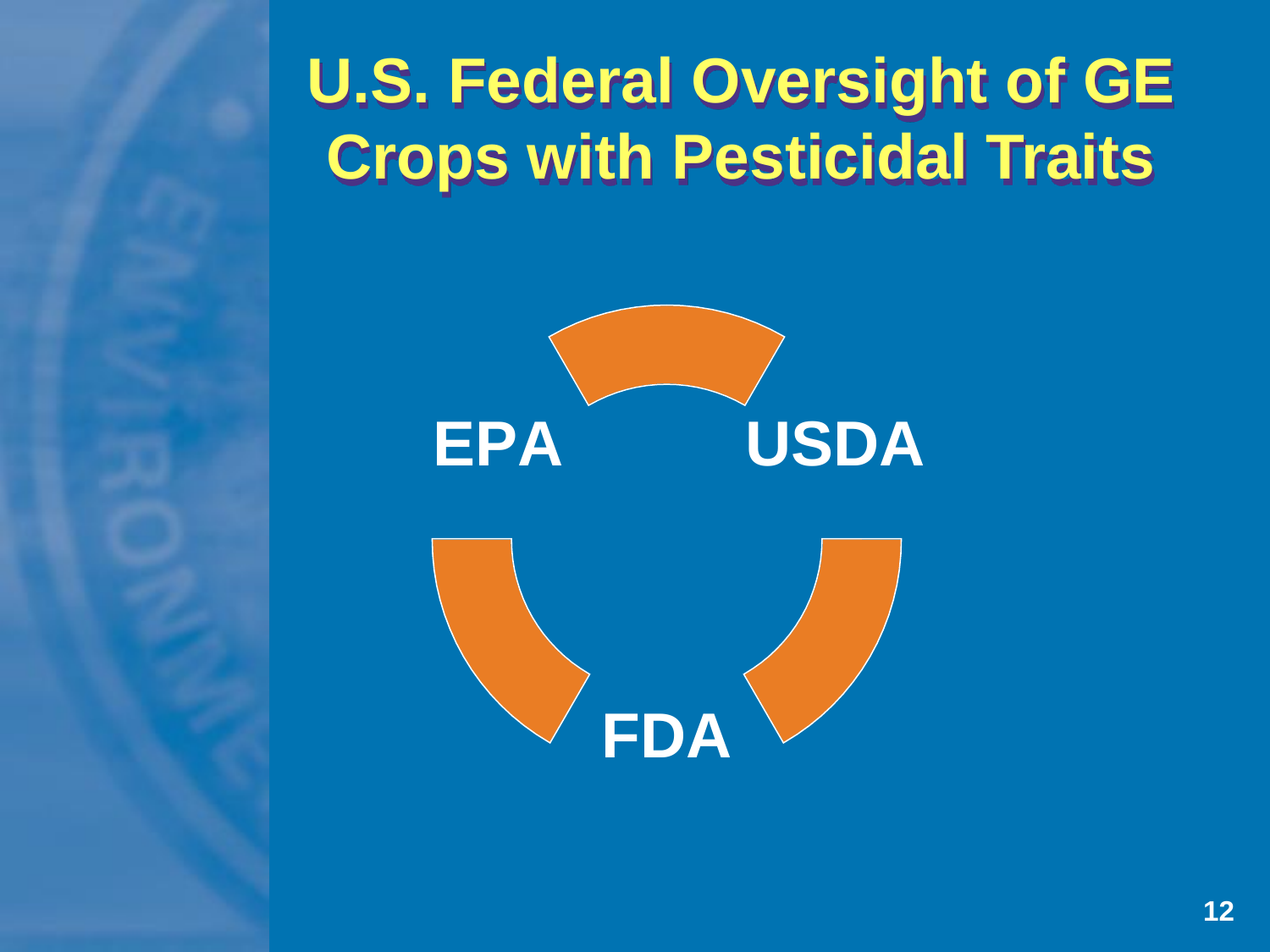## **U.S. Federal Oversight of GE Crops with Pesticidal Traits**

**EPA works closely with USDA and** FDA to implement the Coordinated Framework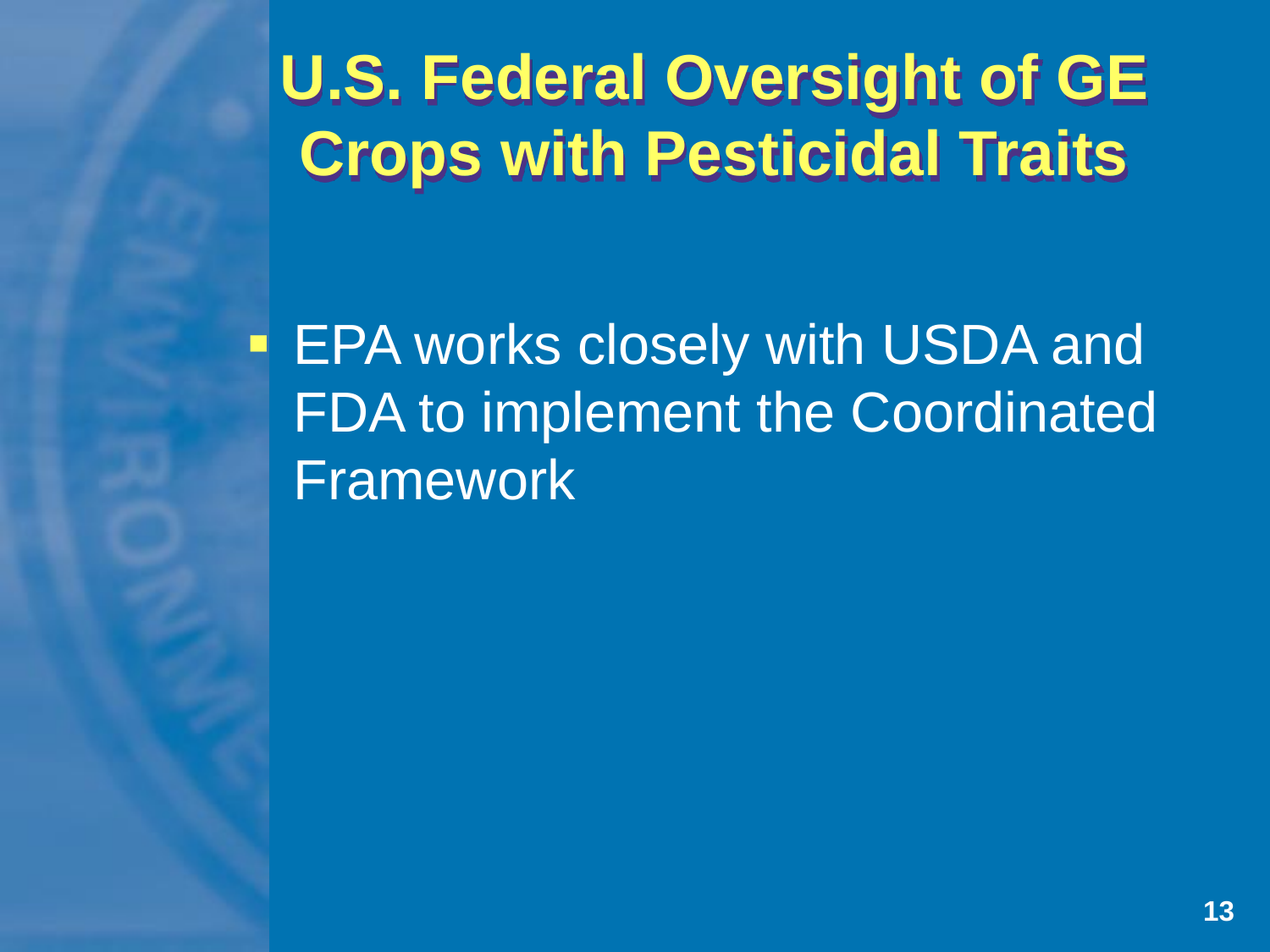## **Transparency**

**Biopestide Regulatory Action** Documents (BRADS) that include risk and benefit assessments are published on our website for PIP products as well as records of Scientific Advisory Panel meetings on these products

**Notices in the Federal Register** (registration applications/decisions, tolerance/exemption petitions/final rules, EUPs, etc.)